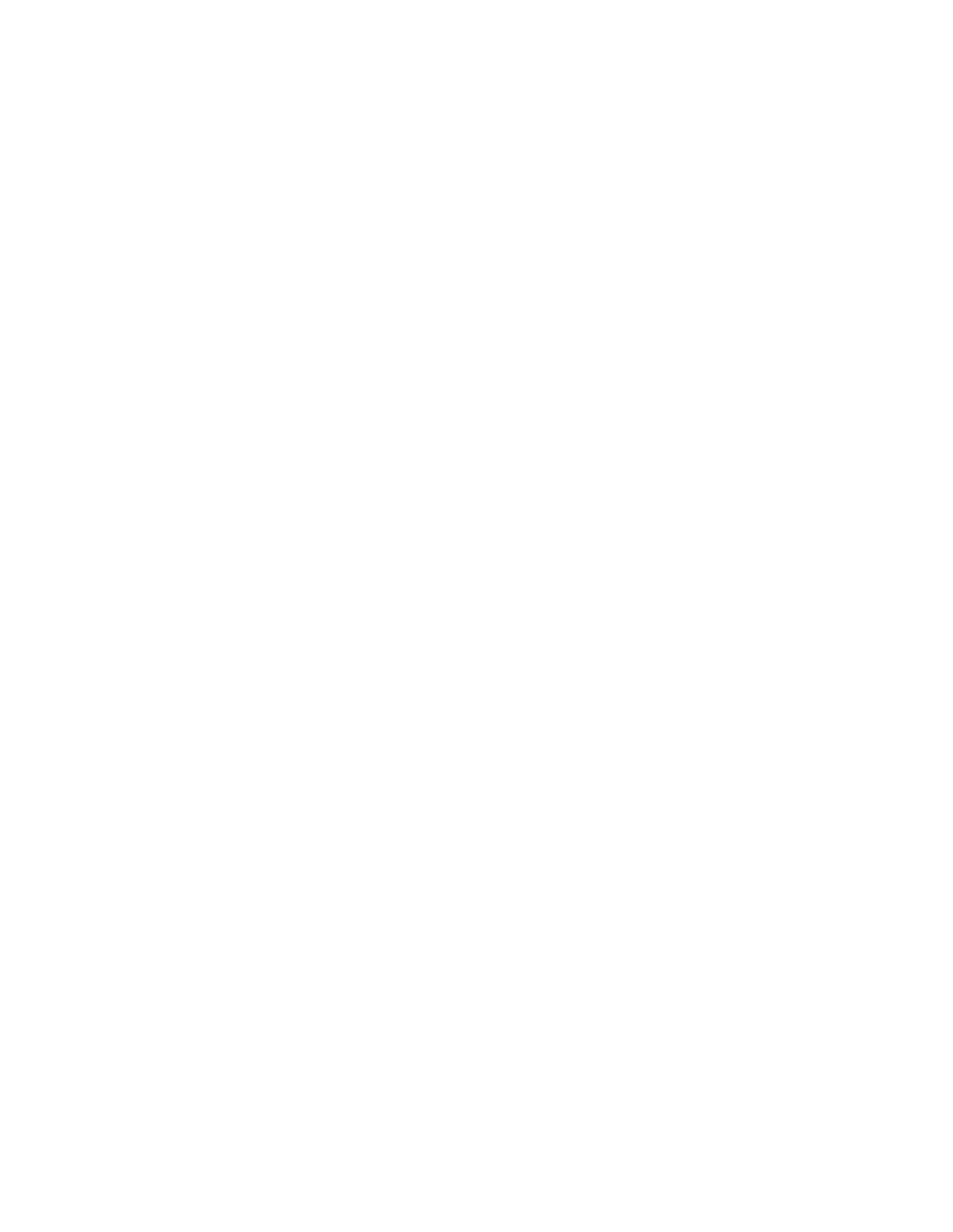## **Interview with Dr. Robert Bullard**

#### By: Maaz Gardezi, Carrie Chenault, and Hannah Dankbar

Robert D. Bullard is the Dean of the Barbara Jordan-Mickey Leland School of Public Affairs at Texas Southern University in Houston, Texas. He is often described as the father of environmental justice. Professor Bullard received his Ph.D. from Iowa State University. He is the author of seventeen books that address sustainable development, environmental racism, urban land use, industrial facility siting, community reinvestment, housing, transportation, climate justice, emergency response, smart growth, and regional equity.

#### **Q. Can you think of the salient experience that guided you to environmental justice work?**

A. It was an accidental move. In 1978, my wife at the time was suing the city of Houston for planning a waste landfill near a black community. I was just out of graduate school and was asked to collect data for the case, which was suggesting environmental discrimination against the middle-class Black community in Houston. In the course of conducting this study, I was shocked to see how a large quantity of the city's waste would end up polluting the black communities. It is important to remember that this is long before the environmental justice movement. This was my first step into the environmental justice work.

#### **Q. What are some people that inspire you?**

A. The work of W E B Dubois has inspired me a lot. He was not only a famous sociologist but also someone who could be called a 'change agent'. He was not only a good social theorist but also very interested in the application of his work. I saw his work to be directly relevant to influencing the life of ordinary people. His work made me believe that research, policy, and practice must go hand-in-hand.

#### **Q. How is climate change a social and environmental justice issue?**

A. Climate change is the number one problem of the 21st century. We sometimes forget that climate change is much more than simply parts per million (of greenhouse gas emissions). It is an equity issue. It effects some people directly. The most peculiar aspect of climate change is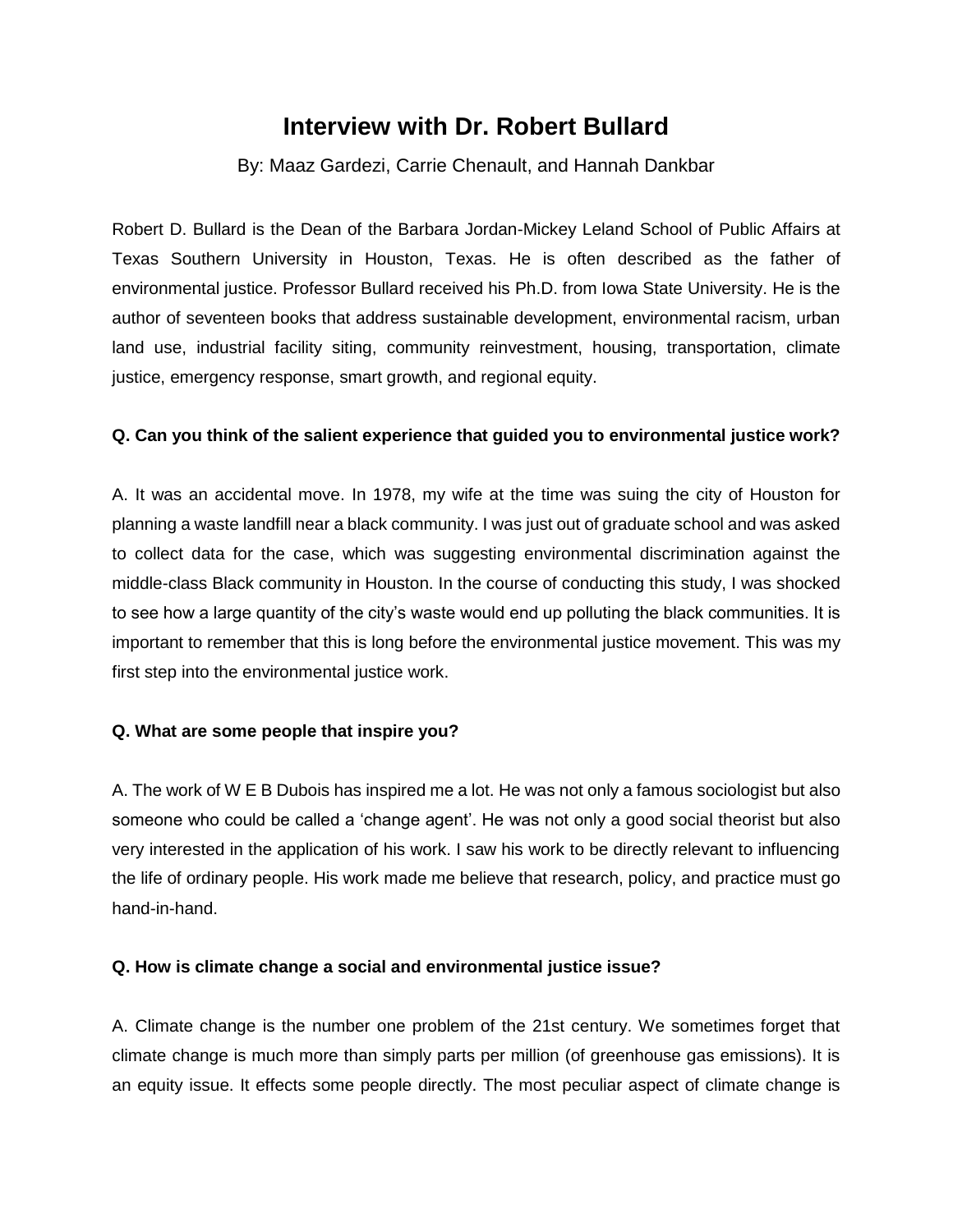that the populations that contribute least to the problem of climate change are most likely to feel its impacts. Such disproportionality makes it a serious social justice issue.

Climate change is also a very complex issue to solve. It is a global issue, a national issue, and a local issue—all at the same time. At the local level, the population at the front line of the impacts of climate change are also at risk to other things. For example, usually the most susceptible to climate change-related impacts are those with greater food and water insecurity. Hence, climate change intersects with vulnerable populations not only after a disaster but also before a disaster.

Because of the complexity and uniqueness of the climate change crisis, we cannot continue to plan (climate mitigation and adaptation) for it using the tools of the past. I think that from a planning perspective, we cannot assume that a uniform plan can work for all in terms of ensuring social justice. Planning has to be sensitive to the fact that communities and nations have different levels of wealth, health, and education. The goal for planning should be to build community resilience and provide an opportunity for people to bounce back both before and after a catastrophic event.

**Q. You have spent much of your career documenting and raising awareness of the disproportionate effects, especially health effects, of environmental toxins on communities of color and low-income communities. How well do we understand the effects of climate change on public health, especially for marginalized communities in the United States?**

A. In the last four decades, there has been lots of research on understanding people's vulnerability to climate change. Almost all of this research is suggesting that people who are strongly impacted by climate change are also the ones facing highest risk to heatwaves, waterborne diseases and Zika virus. In the U.S., there is geographical variation in vulnerability. Coastal communities in the south Atlantic region, communities that live in the mining and resource extraction towns, and communities that are resource-rich but economically poor will face the most brunt. I think the notion that we can develop a policy by starting from a blank page will not work. It is not possible to build equity into adaptation and mitigation planning without taking into account the history of these communities. Policy and plans should begin by understanding why people become vulnerable in the first. Why is it that people from a Louisiana tribe (Biloxi-Chitimacha-Choctaw) have become climate refugees?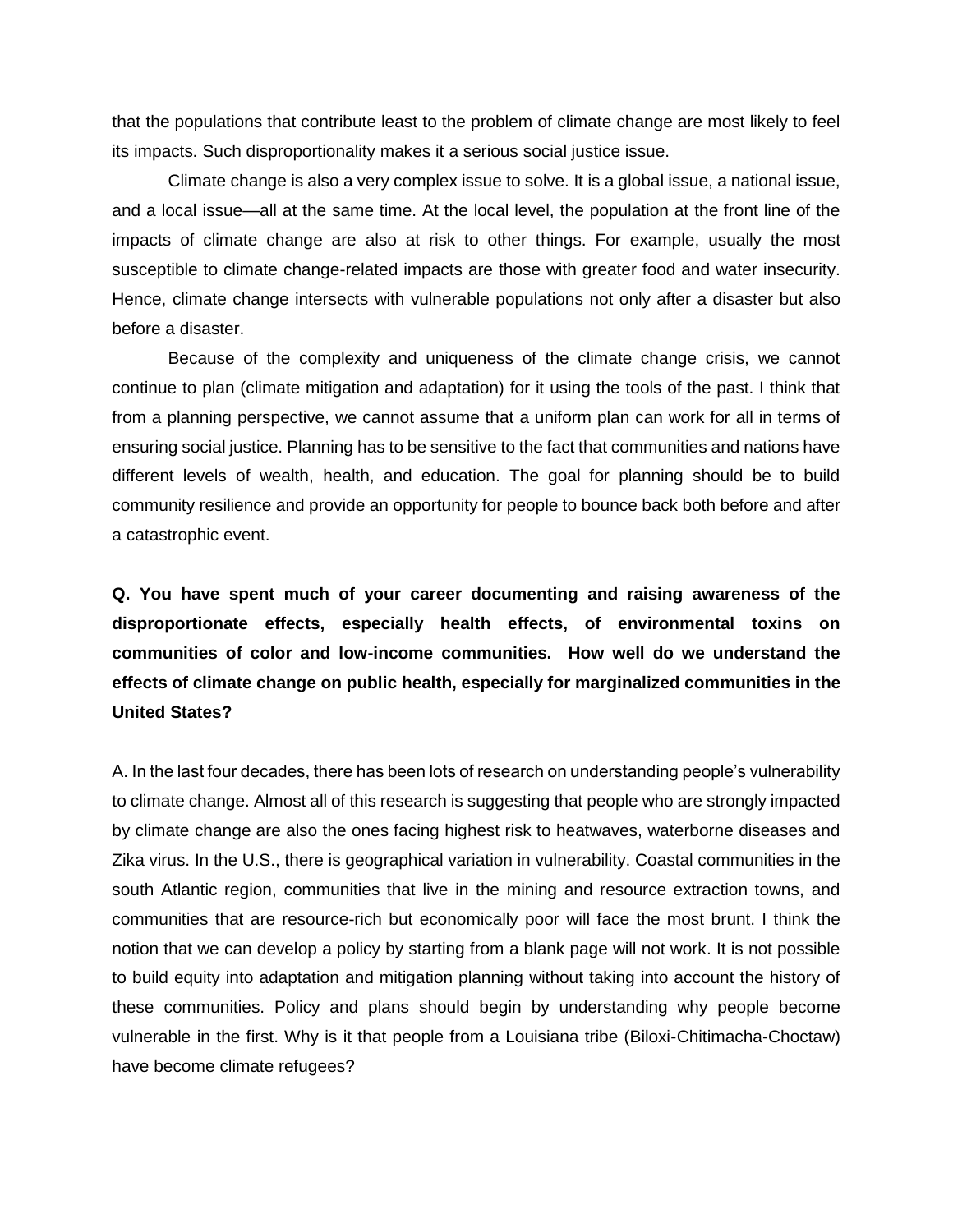## **Q. What are some ways of communicating power and equity-related issues pertaining to climate change?**

A. I think that how we frame and communicate problems is very important. There are many important things to keep in mind. First, is the messenger. Who is presenting the information is perhaps as important as the information itself. I have said this many time that the people of color, who are in a position of power, in academia and elsewhere, need to come forward as messengers. Second, it is important that when we talk about climate change, it is not presented as parts per million, but the issue of equity should be given equal weight too. Third, we should not run or shy away from highlighting that people will be disproportionately affected by climate change. Fourth, it is important to not only focus on futuristic response to climate change, but also ones that need to be taken in the next few days, months, and years. Focusing on just 50-100 years can take the steam out of climate change issue. Finally, I think that it is important to humanize the climate change issue. We need to show people that there are populations, at the moment, who are getting hurt because of climate change. These kind of real scenarios will show the enormity and urgency of the issue. For example, the government has recently relocated a tribe in Louisiana because their homeland is sinking (from sea level rise). These are the type of scenarios that should be presented to show the urgency of the issue.

**Q. In your most recent book, you documented the federal government's historic pattern of unequal response to catastrophic events in communities of color and low-income communities, including but also predating Hurricane Katrina. Given the increasing threat of climate disasters, what changes need to take place in government to enable fair and effective responses? [\(The Wrong Complexion for Protection: How the Government](http://nyupress.org/books/9780814799932/)  [Response to Disaster Endangers African American Communities.](http://nyupress.org/books/9780814799932/)).**

A. In my experience, it is important to acknowledge that the U.S. government has not always responded to natural and man-made disasters in an equitable manner. The problem is that antidiscriminatory policies are not being implemented. It is much easier to build resilience in a community that has lots of well-educated people and resources, such as doctors, scientists, and lawyers. But what about communities that are not well-connected? The same kind of resilience cannot be expected from poor communities, who do not have access to resources. I think that the Flint water crisis is a good example of how a government does not take into account of its most marginalized people. The government is simply not giving weight to communities of color and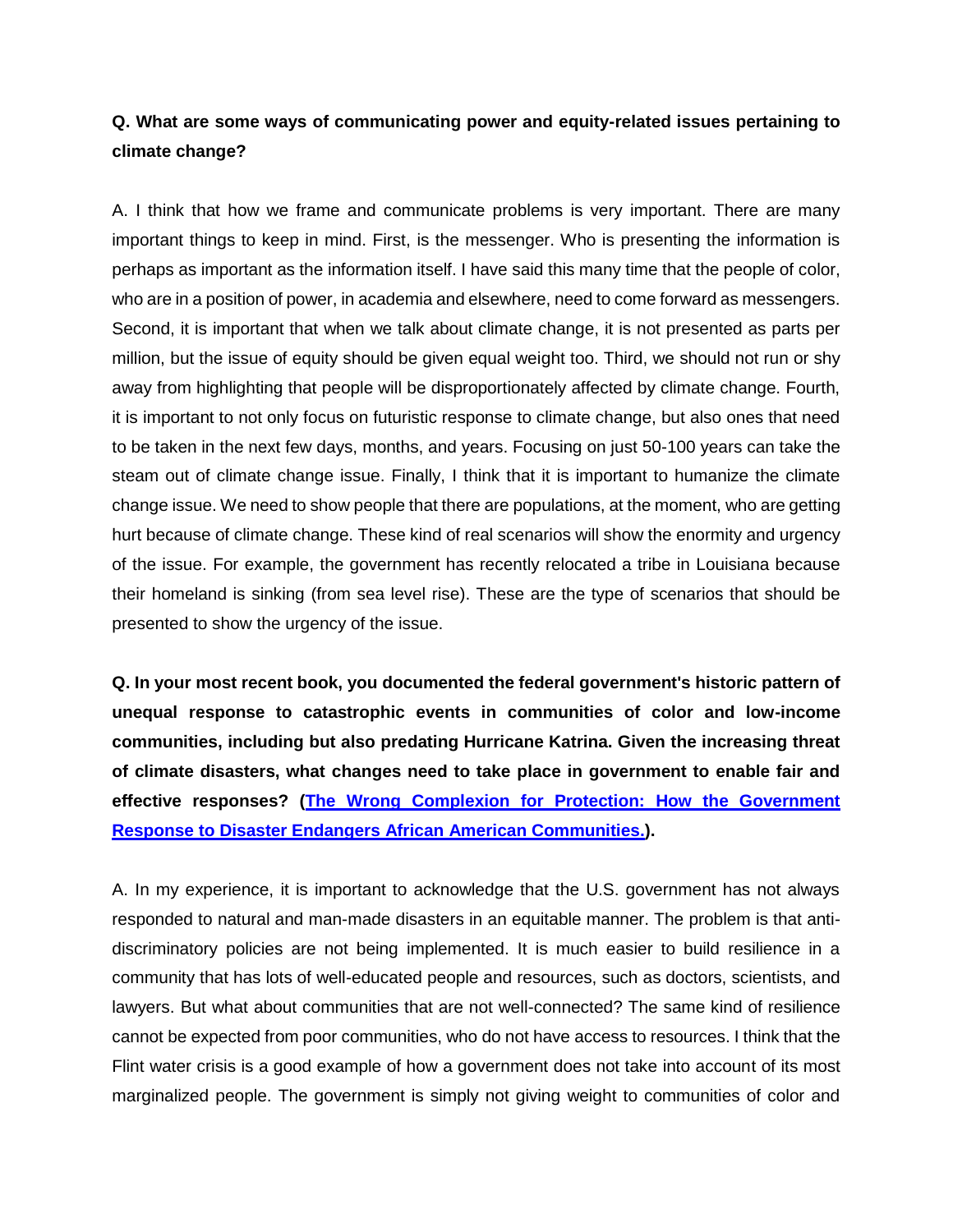people with poor health. Most of our institutions (government) have a bias. That has to be rooted out.

## **Q. In December, you led a group of students from historically black colleges and universities to Paris for the climate summit. Could you talk about some of the new voices and leadership in climate justice emerging from HBCUs?**

A. The demographics of the U.S. are changing. In the next 25-30 years, the U.S. will have a majority population of people of color. The policies and plans that are put in place now will be inherited by this generation of people. At the same time, this population will be responsible for making policies and programs that will shape the future of this planet. I believe that our young people, who are emerging leaders of tomorrow, needed to see that climate change is a major global justice challenge. Hence, I took 50 young people to the Conference of the Parties (COP) 21 in Paris so that they could interact with other climate change policy makers and activists. I wanted them to experience the process of negotiations related to climate change. They could see how the world came together to tackle one of the most urgent issues of the 21st century. This experience was one of the many ways, I think, can make our youth appreciate and understand how international climate policies are negotiated and implemented.

## **Q. What advice do you have for communities to address environmental justice on the local level?**

A. Communities need to understand that there is no solution until they are organized, informed, and educated. People need to work as a collective. However, that does not mean that everyone in the community has to be involved. You need a critical mass of people—a few dedicated people. The other thing important for communities at the local level is that achieving social change is not a sprint, but a marathon. Perhaps the most important thing about this race is dedication. And just like any race, you win some, but you also lose some. It is only through collaboration and partnerships (both within and outside the community) that communities can win more races.

## **Q. What advice would you give to a new professional (academic and activist) in the field who is passionate about doing climate and environmental justice work?**